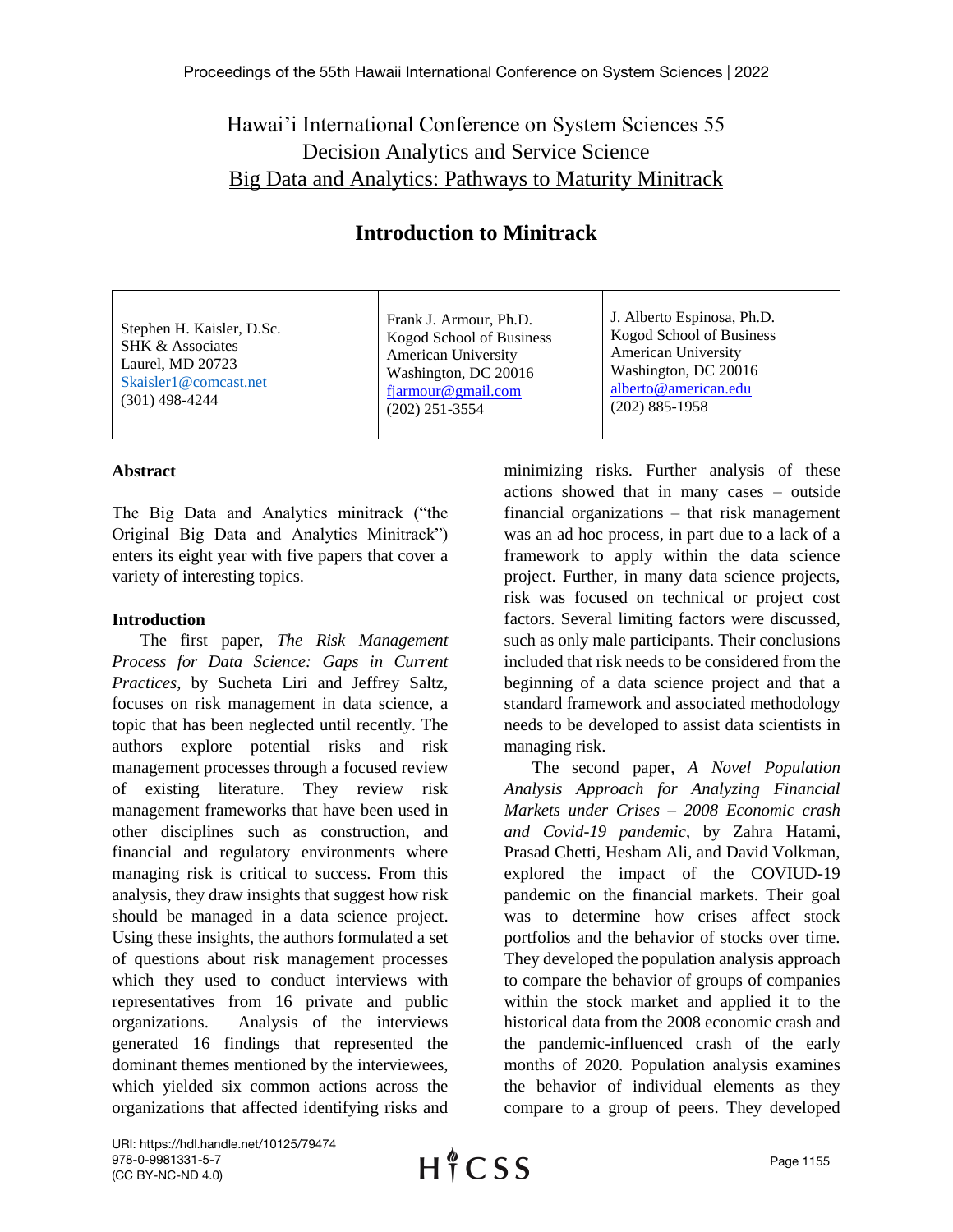correlation networks to compare the behavior of different economic sectors to identify similarities and differences between the reactions of these sectors to decisions based on the characteristics of the crises. The authors used 48 months of data for the 2008 economic crash and eight months of data for the 2020 crash. The financial sector suffered significantly in both crises, but government intervention helped to mitigate the effects over time and to initiate a recovery. The utility and energy sections also suffered, but for different reasons related to problems in the financial sector – the utility sector in the 2008 crisis and the energy sector in the 2020 crisis. These differences were realized from the use of the correlation network which indicates that is a potentially powerful model for examining future crises as these unfold.

The third paper, *Deep Learning Strategies for Industrial Surface Defect Detection Systems*, by Dominik Martin, Simon Heinzel, Johannes Kunze von Bischhoffshausen, and Niklas Kühl, applies deep learning techniques to image processing of structures to locate and identify defects. The authors noted three factors affect the use of deep learning in industrial surface defect analysis: cost of data generation, the small size of the data sets, and the rarity of surface defects. This paper identifies challenges to applying deep learning to detecting surface defects and strategies to overcome them. A case study is presented that discusses an approach to resolving some of these challenges. The authors interviewed several experts to identify the challenges and used the results to generate design requirements for an artifact as a solution to the problem. From these requirements, they developed a set of design principles features for an artifact, which - as presented in the case study – is a deep learning model. The authors generated four design requirements which led to five design principles and yielded 12 design features. Eight experiments were carried out using different techniques and different knowledge transfer strategies. The authors conclude that industrial knowledge transfer offered only slight improvement over general knowledge transfer for

the experiments that yielded the best results. The authors point out several opportunities for improving on their work, but the need for large, labeled data sets is essential to this effort.

The fourth paper, *Application of the Technology Acceptance Model to an Intelligent Cost Estimation System: An Empirical Study in the Automotive Industry*, by Frank Boedendorf and Joerg Franke, note that cost estimation models based on machine learning and deep learning have not been widely accepted within industrial organizations. They studied this problem at a large automotive manufacturer through 50 questionnaires and participant observation through surveys of experts who regularly used an implemented deep learningbased cost estimation system. They identified opportunities for further improvement using the Technology Acceptance Model. The authors identified 15 hypotheses based on five factors to explain the use of the implemented system. They developed a structural equation model to analyze the data extracted from their survey. Of the 15 hypotheses, nine were confirmed by the data they collected. Their conclusion was that the intelligent cost estimation system was not fully accepted due to insufficiently perceived usefulness and low usability. Usefulness was based on the lack of understanding of how to use the system and how its results would help them in their work. This led to low usability of the system because of perceptions about it. The authors suggested that mitigation of these issues could be achieved by having the system better explain what it did and how it achieved its results, and making it more transparent, e.g., inspectable by potential users.

The Last paper, Applying Forensic Analysis Factors to Construct a Systems Dynamics Model for Failed Software Projects, by Stephen Kaisler, William Money, and Stephen Cohen, revised and extended a forensic analysis framework that had been developed in earlier research. As is known, IT projects fail for many reasons, but how they fail had not been examined in depth in many cases. The authors believed that using forensic analysis methods on a continuing basis from